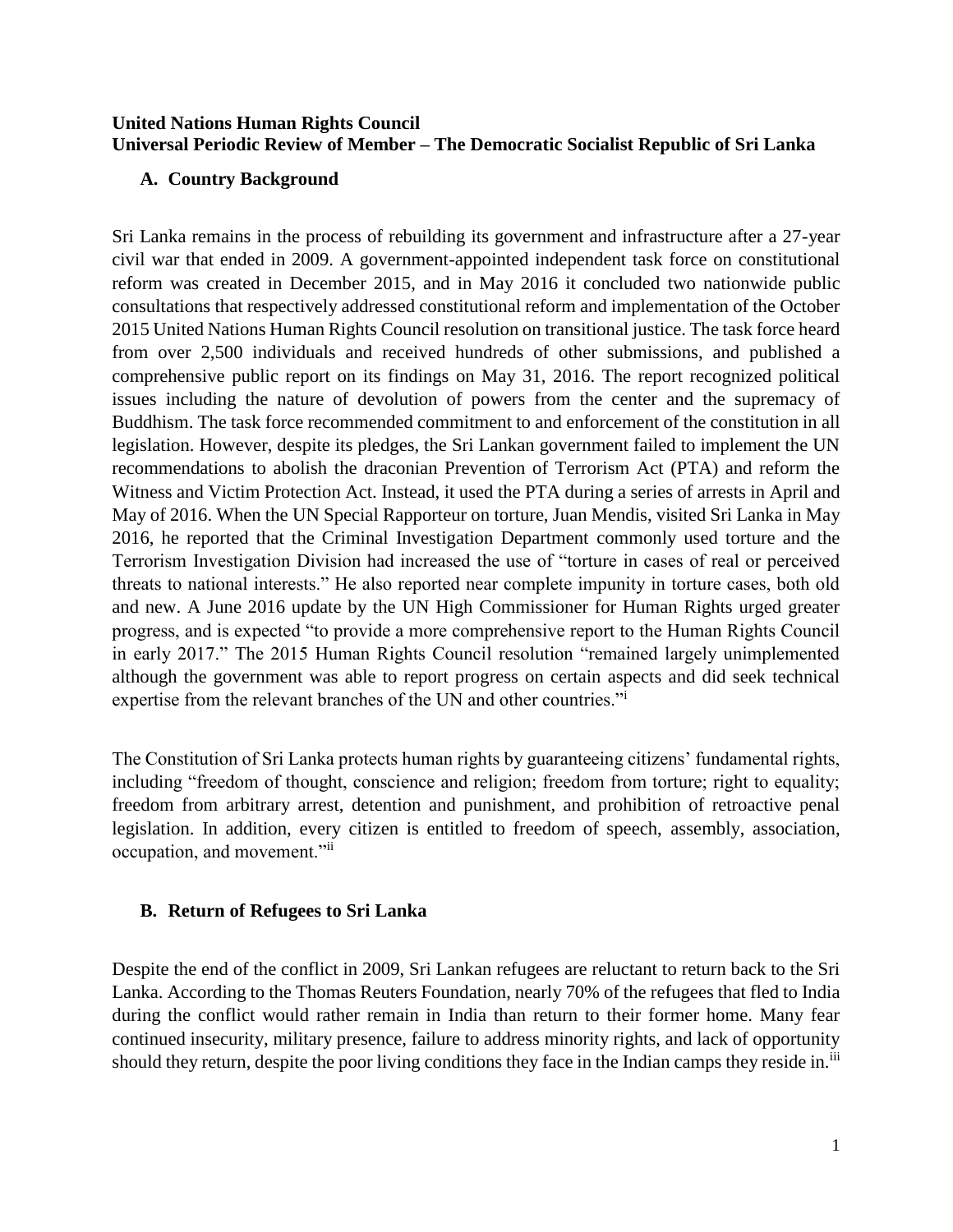It should be noted that Sri Lanka has supposedly put \$6 billion into reconstruction of the conflict zones.iv As of 2013, the government of Sri Lanka had successfully cleared 95% of the country of landmines left from the conflict.<sup> $v$ </sup> The Indian government has also assisted the Sri Lankan government in building approximately 41,000 homes for refugees. Housing for refugees remains a large issue in Sri Lanka.<sup>vi</sup>

In the last UPR cycle, the government of Sri Lanka accepted a recommendation by the government of Zimbabwe to "Consolidate its reconciliation efforts to ensure that durable peace prevails in the country." Upon taking power in 2015, President Maithripala Sirisena promised reconciliation and to reduce military involvement. However, only minor reconciliation efforts have hardly been made and military presence is still widespread throughout the country. <sup>vii</sup> According to SBS News, the government of Sri Lanka has begun drafting legislation for reconciliation, as well as for reparations.<sup>viii</sup>

Despite the government of Sri Lanka's agreement to "Continue human rights education for police and security forces to ensure better protection and maintenance of human rights standards," as recommended by the Democratic People's Republic of Korea, there does not appear to have been any new human rights training implemented for law enforcement since 1999.

# **C. Investigating War Crimes**

President Maithripala Sirisena pledge to investigate potential war crimes committed during the conflict. However, the country will need to be assisted by the international community.

Multiple reports state that crimes against humanity were committed during the conflict such as impunity by security forces, the unlawful killing of civilians, and the use of brutal torture and rape.<sup>ix</sup> These abuses were documented in the UN Internal Report on Sri Lanka. The Sri Lankan government has agreed to a special court to investigate the war crimes, however has rejected the idea of having foreign judges involved. $^x$ 

In the last UPR cycle, the Sir Lankan government agreed to, "Strengthen efforts to investigate allegations of serious violations of international humanitarian law and the international human rights during the conflict and to hold those responsible to account," as recommended by Ukraine. However, by rejecting assistance from the international community in investigating the crimes, the Sri Lankan government fails to make any real progress not only in terms of justice, but reconciliation. As long as the Sri Lankan government denies the international community, Sri Lankan refugees will be hesitant to return.

## **D. Religious Freedom**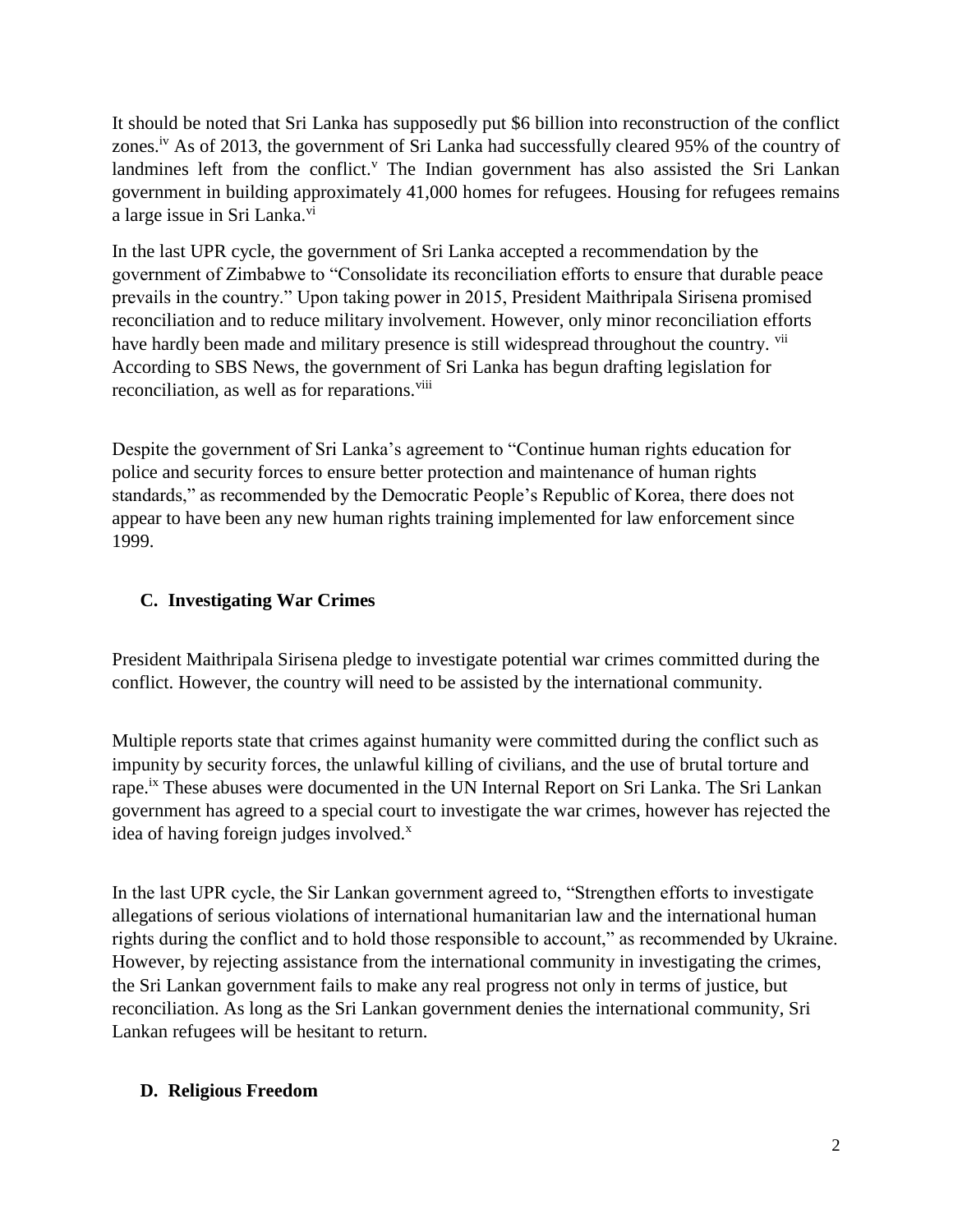According to the CIA World Factbook, 70.2% of the Sri Lankan population is Buddhist, 12.6% Hindu, 9.7% Muslim, 6.1% Roman Catholic, 1.3% other Christian denominations, and 0.05% belong to other religions.<sup>xi</sup> While Buddhism is not the official religion of the country, laws give it the "foremost place." However, the constitution guarantees every person "freedom of thought, conscience, and religion, including the freedom to have or to adopt a religion or belief of his choice."<sup>xii</sup>

The U.S. State Department's "Sri Lanka 2015 International Religious Freedom Report" indicates that Buddhist monks continue to enjoy protection from the government; for instance, monks frequently tried shutting down places of worship on the basis of lacking approval from the Ministry of Justice and Buddha Sasana. For the year 2015, the National Christian Evangelical Alliance of Sri Lanka recorded 87 "attacks on churches, intimidation and violence against pastors and their congregations, and obstruction of worship services." They reported 96 incidents of the same nature in 2014. The Secretariat for Muslims documented 82 incidents of "hate speech, acts of discrimination, attempts to desecrate or destroy Muslims religious edifices, and verbal insults upon or use of physical force to impede Muslims cultural practices and rituals." The number of incidents was much higher in 2014, as the incidents reported for 2015 was a 62% reduction from the previous year.<sup>xiii</sup>

An article published by Christian Today reported that the belief among the Christian community in Sri Lanka was that things would improve with the new government that took position in 2015. However, a year later in 2016 more than 120 incidents of Christian persecution were documented. The article also stated that in 2013 there were 103 incidents recorded, and 52 incidents in 2012.<sup>xiv</sup> Since 2012, there has been a steady increase of Christian persecution, with the exception of 2015, the year of the new government, which had a very slight decrease.

During the last UPR cycle, the government of Sri Lanka accepted the recommendation to, "Promote national reconciliation taking into account and protecting Sri Lanka's ethnic and religious pluralism, ensuring that all religious denominations are granted equal treatment and enjoy their fundamental rights," as recommended by the Holy See. The government of Italy also recommended the government of Sri Lanka to, "Step up efforts to protect freedom of religion and promote inter- religious dialogue as a tool to foster tolerance and peaceful-coexistence," which was accepted.

However, as mentioned above, Buddhist followers have been shown partiality while members of the minority religious groups continue to fall victim to attacks and incidents of discrimination. The following are a select few examples of incidents from 2017 and 2016:

5 January 2017: A Buddhist mob attacked the Kithu Sevana prayer centre in Paharaiya, north western Sri Lanka. The mob was reported to be as large as 200 individuals. The Christians were verbally threatened then the place of worship was destroyed.

16 July 2016: At 11:30 am police officers arrived on the premises of "Church of Truth" in Pallekele in the Kandy district. The police informed the pastor that they had received complaints about the church from villagers. The pastor was ordered to stop all activities until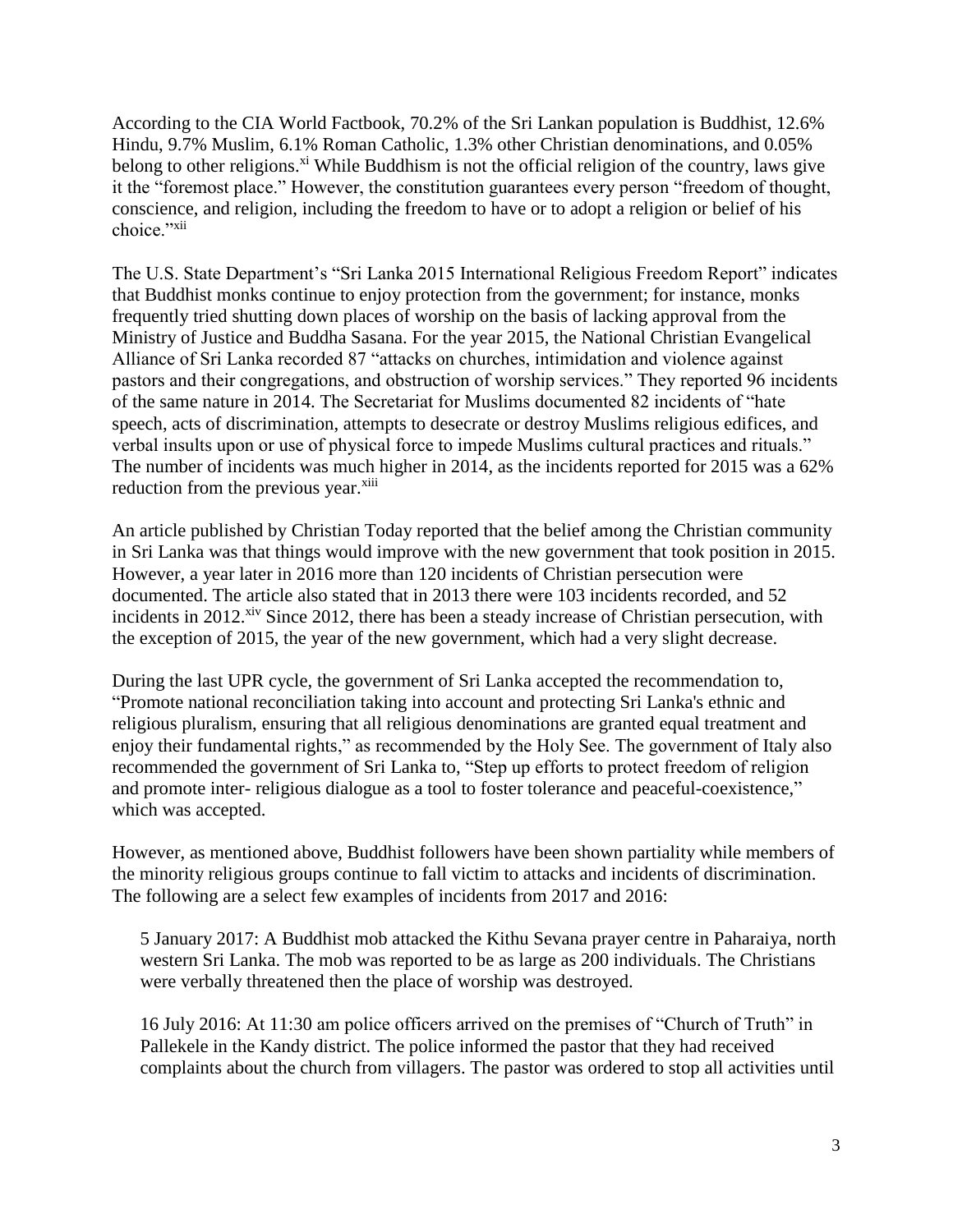he obtained approval from the "Ministry of Buddha Sasana and Religious Affairs."xv

9 April 2016: At approximately 12:30 am the house of the pastor of "Kings Revival Church" in Gampola in the Kandy district was stoned while the pastor, his wife, and 15 others were in the home praying. Despite the police being immediately called, they didn't arrive until 6 am.xvi

3 April 2016: A local villager stood outside of the "Good Shepherd Gospel Centre" at approximately 8:30 am and began using obscene language and scolding the pastor and those arriving for the Sunday service. At around 10:00 am he began threatening to throw acid on the congregants' children and accused the pastor of receiving money from abroad.

14 February 2016: The pastor of the "Voice of Heaven Church" in Dumalasuriya in Kurunegala district was called by the OIC at approximately 9 am and instructed to stop his Sunday service. The reason they gave the pastor was because the local Buddhist temple planned to conduct a protect outside of the church. The OIC warned that if he did in fact hold his Sunday service, he would be placed under arrest for causing a breach of peace. The pastor continued with the Sunday service anyway, and no protest was held.<sup>xvii</sup>

31 August 2015: 2 officers from the Divisional Secretariat who represent the Ministry of Buddha Sasana and Religious Affairs visited the "Good Shepherd Gospel Centre" at approximately 2 pm. The pastor was informed that the officers were investigating a petition submitted against the pastor and the church. On 9 September 2015, 4 officers arrived at the church and claimed that they had received several petitions against the pastor. Additionally, the pastor was instructed to stop all activities and register the church with the Ministry of Buddha Sasana and Religious Affairs.<sup>xviii</sup>

26 June 2015: The pastor of the "Lighthouse Church" in Hathraliyadda in the Kandy district went to the police station after receiving a call informing him that a petition had been filed against him because his church was "an unauthorized place of worship." Later that night, a group of unidentified persons damaged the church and set it on fire.<sup>xix</sup>

8 June 2016: Approximately 50 villagers caused disruption at a funeral service conducted by the pastor of the "Assemblies of God Church" in Karuwalagasweva in Puttalam. The villagers yelled verbal assaults and also tried to physically assault him. $^{xx}$ 

9 May 2016: During service at the "Grace Covenant Church" in Nedunkerny, Maruthodai in the Vavuniya district, 12 people gathered outside the premises and shouted threats at the pastor and those in attendance for two hours. The church had been previously damaged by a mob in a similar incident. $^{xxi}$ 

# **E. Recommendations**

The government of Sri Lanka should be encouraged to significantly improve its reconciliation and rebuilding efforts to ensure that Sri Lankan refugees feel safe to return to the country. This includes scaling back military presence and the continued building of homes for refugees to